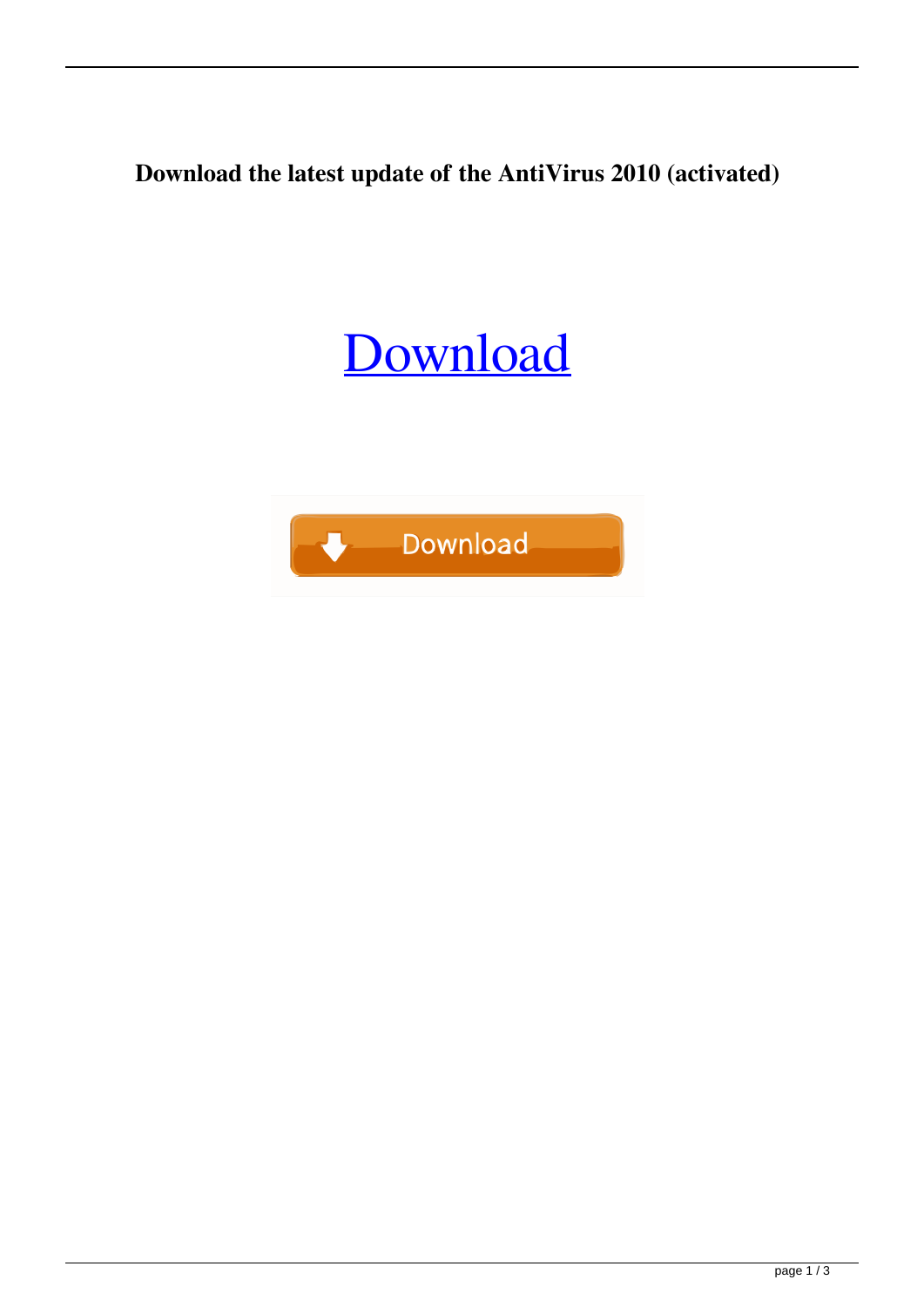Ap100 Global Download Free 2017 AMD Phenom II X6 945K If you have looked at the clock speed of modern processors, it's no surprise that AMD's latest line of Zen-based processors, including the Ryzen 7 and the Ryzen 5, have a better clock speed than Intel's even 10-core CPUs. But it's not only about how fast the CPUs are. Time magazine noted that the sheer number of cores in the Zen CPU is what's making it stand out. So let's look at what makes AMD's new processors so special. First of all, the Zen architecture itself is different than Intel's. While Zen CPUs still make use of the same integer and floating point hardware as previous-generation CPUs, the Zen CPUs don't have separate execution units for floating point operations (FPUs) and integer operations. . The Zen architecture uses more of the same hardware (X86 ISA) for both integer and floating point operations, with an additional CPU execution unit to run integer math. The idea of increasing the number of cores was to use the same processor hardware for both integer and floating point calculations. With Zen, AMD has simply repurposed that hardware for integer calculations. Those integer operations are inherently available to x86 processors, and they don't require a separate set of hardware. An intelligent hypervisor of course requires a full set of execution units for both integer and floating point operations, but that's all AMD's Zen architecture needs. AMD's Zen CPUs incorporate a few enhancements as well. Intel's Haswell CPUs introduced the AVX-512 instruction set, a new instruction set designed to help CPUs crunch numbers. Intel CPUs based on the Skylake microarchitecture will use AVX-512 instructions. AMD's Zen CPUs, however, use the AVX-512 instruction set as well, and feature a bit more in the way of enhanced performance. AVX-512 increased the number of registers the CPU can use for a variety of calculations. The AMD Phenom II X6 945K supports the AVX-512 instruction set. It supports 256 double precision registers. 16 of the 64 bit registers can be used for half precision operations. One can use VEX instructions, for example, to perform 32 bit operations on the FP registers. Further, one can use other instructions for narrower operations. . AMD's Ryzen models start at 6 cores, so it's not surprising that AMD has increased its cache size. The